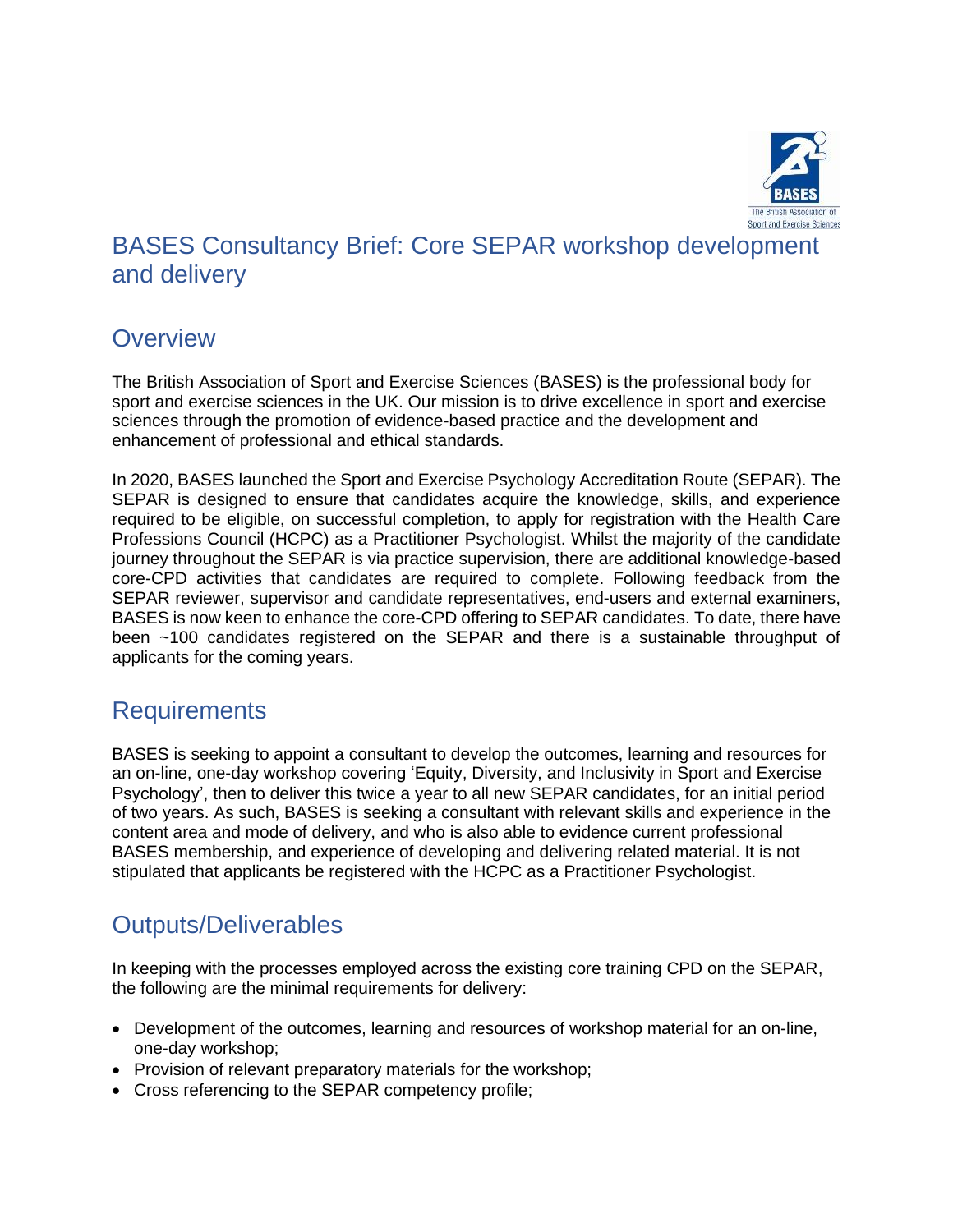• Delivery of two, one-day, on-line workshops per year;

# Contract Management

BASES is seeking for the contract to start as soon as possible with the first delivery of the workshop to be scheduled for Spring 2022.

Although all SEPAR candidates will be required to complete the workshop prior to their midpoint submission, there is expected to be a minimum of 10 and maximum of 25 attendees per delivery. The payment schedule is outlined below and there will not be any development and/or preparatory time included within the payment.

- $-10-15$  attendees = £55 per delegate
- $16-20$  attendees = £50 per delegate
- $-21-25$  attendees = £45 per delegate

BASES is content to use the standard terms and conditions of the successful tenderer. Alternatively, a suitable specimen form of agreement can be provided on request.

## Submission and Award Criteria

#### **Submission**

BASES expect the following information to be included within the tender response, which will be considered when evaluating tenders:

- Curriculum vitae of the lead deliverer. Not to exceed two pages A4.
- Overview of CPD delivery experiences and suggested content for the material to be covered within the workshop. Not to exceed two-pages A4.

As a guide, an expectation for content would likely include the following:

- Awareness of language/relevant terminology to facilitate discussion of EDI related issues/topics;
- Awareness of biases and/or prejudice implied through language, voice, and non-verbal communication;
- Overview of (un)conscious biases and their effects on relationship development/management;
- Introduction to cultural competence in sport and exercise psychology;
- Tackling representation within sport and exercise psychology/science;
- Introduction to generational diversity.

Note: if the number of workshop deliverers is to be >1 then CVs for each individual will need to be submitted, and an outline to how the content will be delivered will need to be confirmed in the overview document. The payment structure will remain unchanged and it will be for the lead deliverer to determine how they allocate the payments.

Tender responses should use a standard font and spacing, at not less than 11pt font size.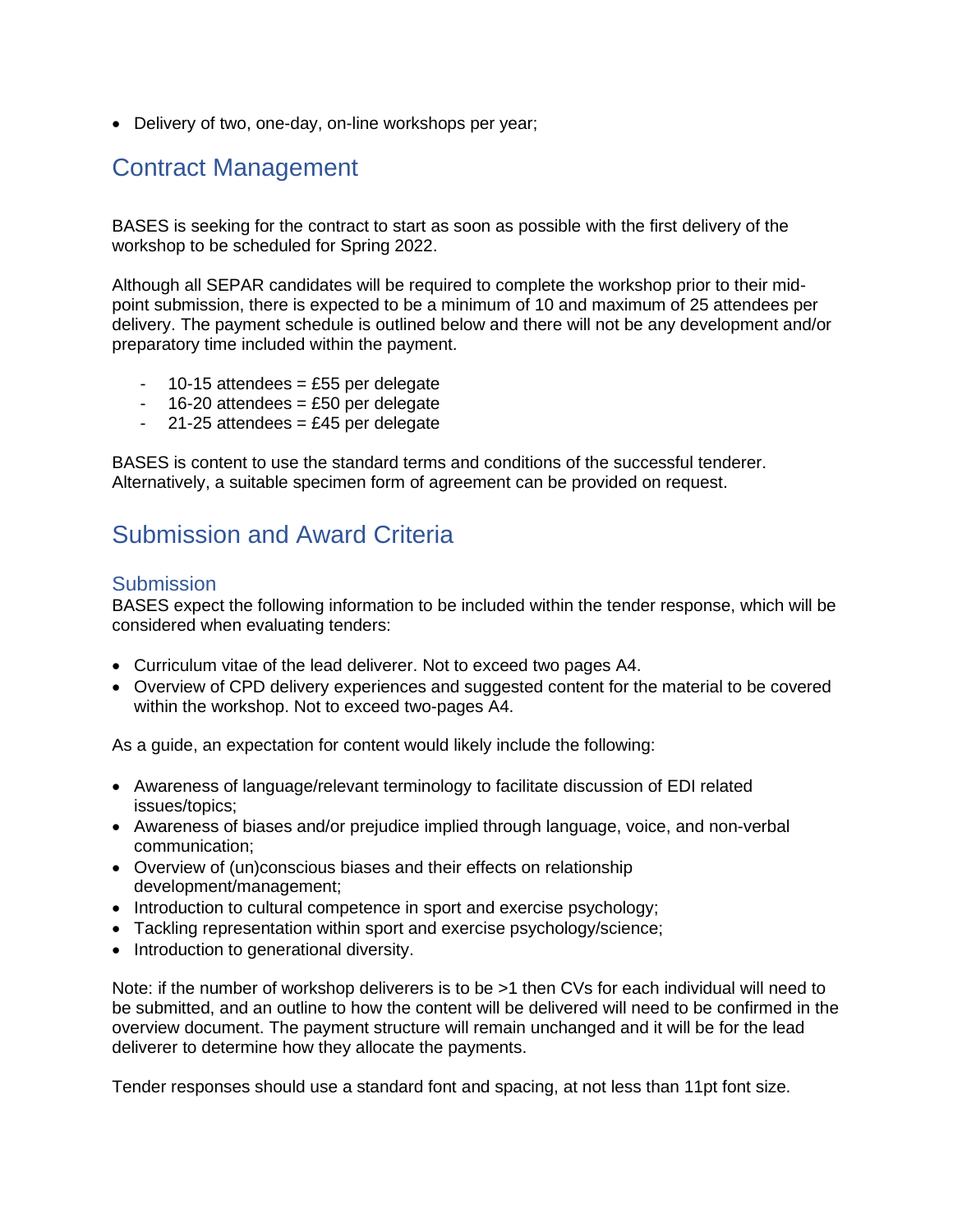#### Evaluation of tenders

All tenders will be evaluated fairly and independently by three members of the SEPAR AG / EDI AG.

Should a tender include a deliverer who is not a BASES professional member then the submission, will be excluded from further consideration.

A points-based scoring system will be used to assess tenders with a maximum of 10 points awarded to each section.

Experience and suggested content will be assessed as shown in the table below. Any tender which fails to achieve a score of 4 or higher for both experience and suggested content will be excluded from further consideration.

| $9 - 10$ | Superior   | Deliverer/s is able to demonstrate a broad range of relevant and<br>transferrable CPD delivery experience, and a strong understanding<br>of BASES, SEPAR and of EDI matters.<br>Excellent overview of the suggested topic content and how the<br>material will be of benefit within a trainee, and applied practitioner<br>context.<br>Any errors, risks, weaknesses, or omissions are trivial and will not<br>affect delivery.                                |
|----------|------------|----------------------------------------------------------------------------------------------------------------------------------------------------------------------------------------------------------------------------------------------------------------------------------------------------------------------------------------------------------------------------------------------------------------------------------------------------------------|
| $7 - 8$  | Good       | Deliverer/s is able to demonstrate a range of relevant and<br>transferrable CPD delivery experience, and good understanding of<br>BASES, SEPAR and of EDI matters.<br>Satisfactory achievement of the suggested topic content and how<br>the material will be of benefit within a trainee, and applied<br>practitioner context.<br>Any errors, risks, weaknesses, or omissions which may affect<br>delivery are straightforward to correct/overcome.           |
| $4 - 5$  | Adequate   | Deliverer/s is able to demonstrate some relevant and transferrable<br>CPD delivery experience, and some understanding of BASES,<br>SEPAR and of EDI matters.<br>Reasonable achievement of the suggested topic content and how<br>the material will be of benefit within a trainee, and applied<br>practitioner context.<br>Errors, risks, weaknesses, or omissions which may affect delivery<br>are likely to require non-trivial changes to correct/overcome. |
| $1 - 3$  | Inadequate | Deliverer/s is not able to demonstrate relevant and transferrable<br>CPD delivery experience, or understanding of BASES, SEPAR<br>and of EDI matters.<br>Minimal or no achievement of the suggested topic content and how<br>the material will be of benefit within a trainee, and applied<br>practitioner context.<br>Errors, risks, weaknesses, or omissions which will affect delivery<br>are likely to require non-trivial changes to correct/overcome.    |